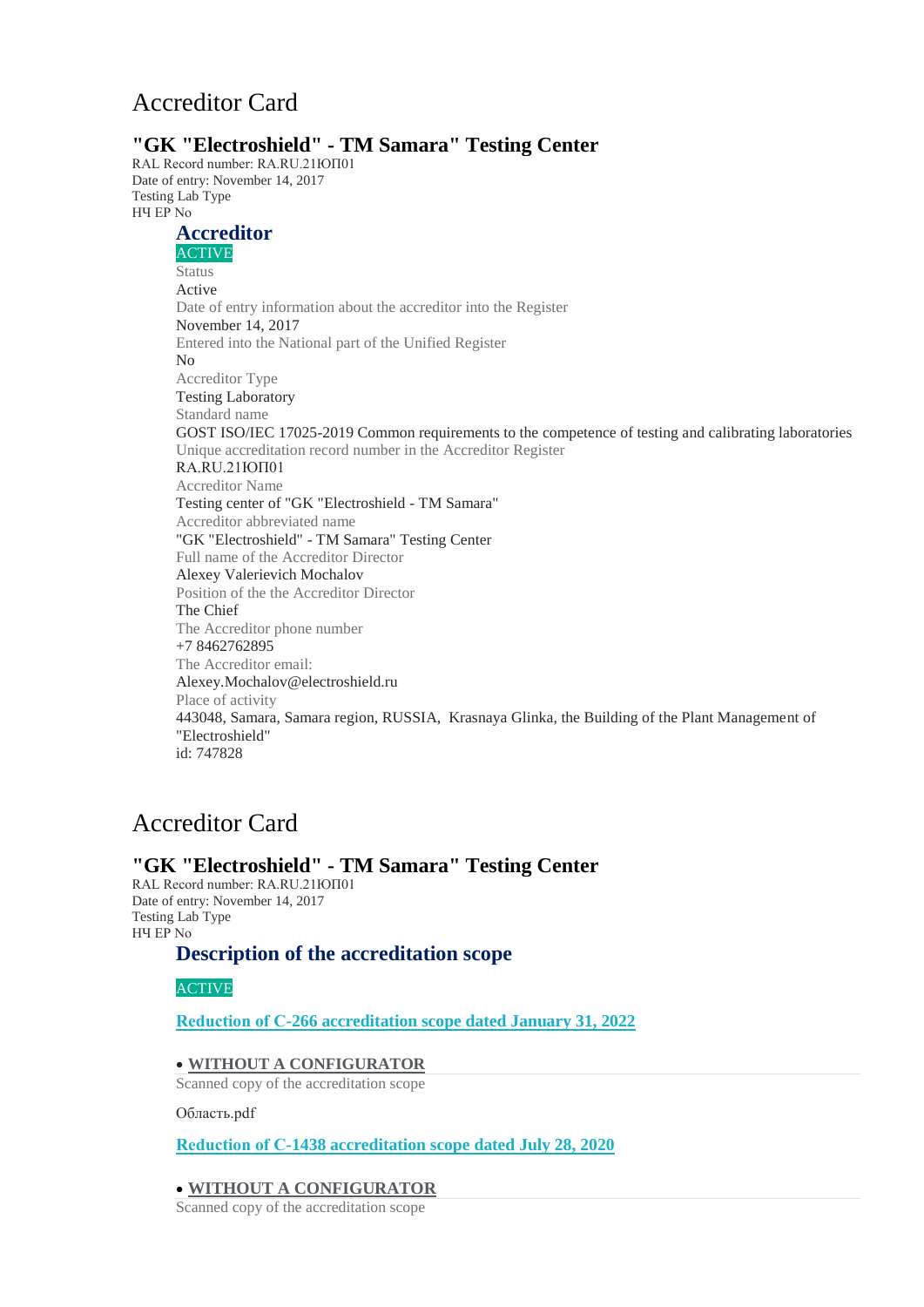stamp.pdf

## **[Confirmation of PK3-98 competence dated April 28, 2020](https://pub.fsa.gov.ru/ral/view/16022/state-services?tab=1.189055)**

## **WITHOUT A [CONFIGURATOR](https://pub.fsa.gov.ru/)**

Scanned copy of the accreditation scope

17155-ГУ ОА.pdf

## **[Reduction of PFD/S-6 accreditation scope dated August 23, 2019](https://pub.fsa.gov.ru/ral/view/16022/activity-control?tab=8.90102)**

## **WITHOUT A [CONFIGURATOR](https://pub.fsa.gov.ru/)**

Scanned copy of the accreditation scope

Приложение к ПФО\_С-6.pdf

Description of the accreditation scope

Determination of the IP degree of protection for compliance with the IPX5 and IPX6 codes in accordance with the requirements of GOST 14254-2015 Clauses 14.2.5, 14.2.6.

## **[Expansion of PK2-214 accreditation scope dated March, 26 2019](https://pub.fsa.gov.ru/ral/view/16022/state-services?tab=3.87096)**

#### **WITHOUT A [CONFIGURATOR](https://pub.fsa.gov.ru/)**

Scanned copy of the accreditation scope

РОА № 15373-ГУ.pdf

Description of the accreditation scope

Testing of KRU (KSO) switchgears, packaged transformer substations, AC load-breakers for voltage from 3 to 10 kV, AC circuit breakers for voltage from 3 to 750 kV, AC disconnecting switches and earthing devices for voltage over 1 kV, LV circuit breakers for household and industrial use, current transformers, voltage transformers, LV power complete devices in terms of electrical safety, the environment climatic aspects influence.

OKPD 2 Codes

27.11.4, 27.11.42, 27.11.43, 27.12.10.110, 27.12.10.120, 27.12.10.190, 27.12.31

Tariff numbers

8504210000,8504220000, 8504310000,8504312100, 8535210000, 8535290000, 853530900, 8535309009, 8536200000, 8537100000, 8537200000, 8543129000

**[Confirmation of PK2-214 competence dated March 26, 2019](https://pub.fsa.gov.ru/ral/view/16022/state-services?tab=1.184798)**

**WITHOUT A [CONFIGURATOR](https://pub.fsa.gov.ru/)**

Scanned copy of the accreditation scope

УОА № 15373-ГУ.pdf

## **[Aa-1156 accreditation Dated November 14, 2017](https://pub.fsa.gov.ru/ral/view/16022/accreditation)**

## **WITHOUT A [CONFIGURATOR](https://pub.fsa.gov.ru/)**

Scanned copy of the accreditation scope

9018-ГУ ОА.pdf

Description of the accreditation scope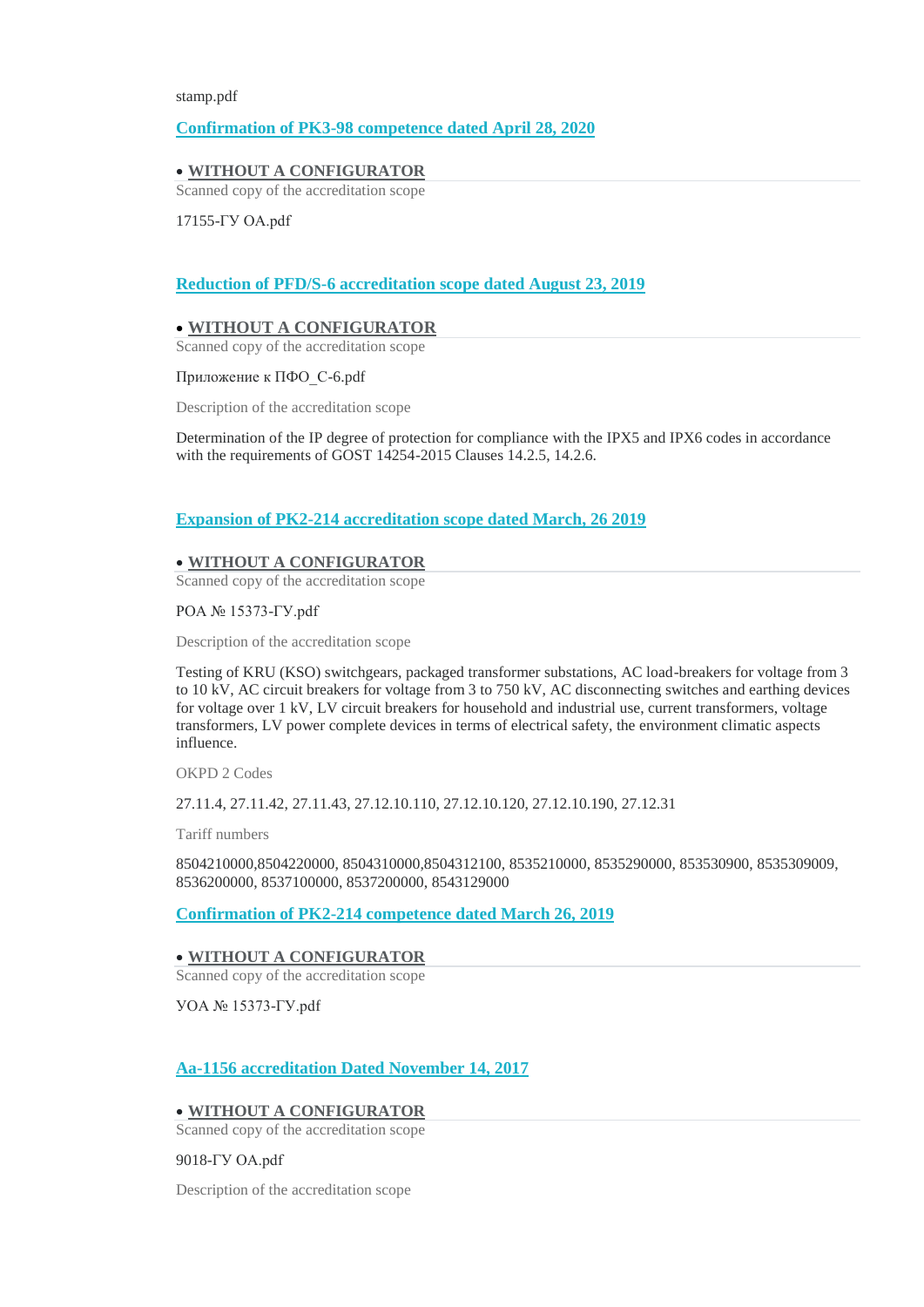Testing of packaged transformer substations (PTS), switchgears, HV power circuit breakers, HV disconnecting switches and earthing devices, isolating switches and short-circuit switches, current transformers, voltage transformers and power transformers, LV packaged control units, distribution of electrical energy and protection of stations, substations, networks and systems, power transformers of voltage class up to 10 kV under functional and safety indicators.

Tariff numbers

8504000000, 8537200000, 8535210000, 8535290000, 853530900, 8535309009, 8543129000, 8537100000

OKPD Codes

27, 27.11, 27.11.4, 27.12, 27.12.10.110, 27.12.10.120

# Accreditor Card

# **"GK "Electroshield" - TM Samara" Testing Center**

RAL Record number: RA.RU.21ЮП01

Date of entry: November 14, 2017

Testing Lab Type

НЧ ЕР No

## **Accreditation**

## ACTIVE

Number of the accreditation decision

Аа-1156

Date of the accreditation decision

November 14, 2017

Full name of the accreditation expert

[Sergey Petrovich Zheludko](https://pub.fsa.gov.ru/rea/view/828)

Registration number of the entry in the register of accreditation experts

#### 00848

Expert organization

["Expert Community "Eligos" LLC](https://pub.fsa.gov.ru/reo/view/39)

### **ACCREDITATION SCOPE**

#### **WITHOUT A [CONFIGURATOR](https://pub.fsa.gov.ru/)**

Scanned copy of the accreditation scope

9018-ГУ ОА.pdf

Description of the accreditation scope

Testing of packaged transformer substations (PTS), switchgears, HV power circuit breakers, HV disconnecting switches and earthing devices, isolating switches and short-circuit switches, current transformers, voltage transformers and power transformers, LV packaged control units, distribution of electrical energy and protection of stations, substations, networks and systems, power transformers of voltage class up to 10 kV under functional and safety indicators.

Tariff numbers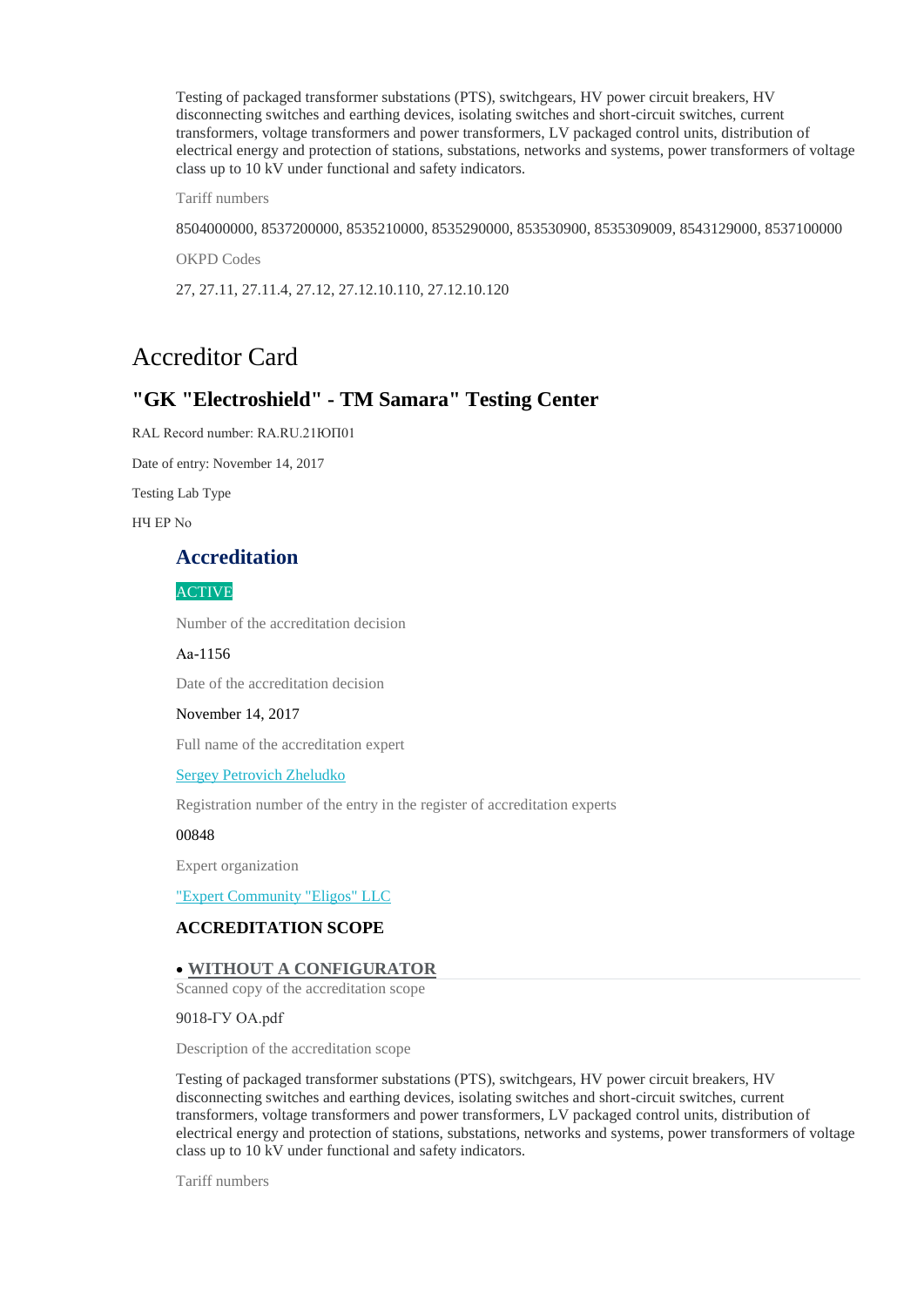8504000000, 8537200000, 8535210000, 8535290000, 853530900, 8535309009, 8543129000, 8537100000

OKPD Codes

27, 27.11, 27.11.4, 27.12, 27.12.10.110, 27.12.10.120

# Accreditor Card

# **"GK "Electroshield" - TM Samara" Testing Center**

RAL Record number: RA.RU.21ЮП01

Date of entry: November 14, 2017

Testing Lab Type

НЧ ЕР No

## **Public services**

## ACTIVE

#### Reduction of the accreditation scope

C-266 dated January 31, 2022

The basis for reduction of the accreditation scope

#### Upon application

Number of the decision to reduce the accreditation scope

#### C-266

Date of the decision to reduce the accreditation scope

January 31, 2022

## **ACCREDITATION SCOPE**

### **WITHOUT A [CONFIGURATOR](https://pub.fsa.gov.ru/)**

Scanned copy of the accreditation scope

#### Making amendments. Other amendments

IZ-4 dated February 09, 2021

Number of the decision to make amendments IZ-4 Date of the decision to make amendments February 09, 2021

#### Reduction of the accreditation scope

C-1438 dated July 28, 2020

The basis for reduction of the accreditation scope

#### Upon application

Number of the decision to reduce the accreditation scope

### C-1438

Date of the decision to reduce the accreditation scope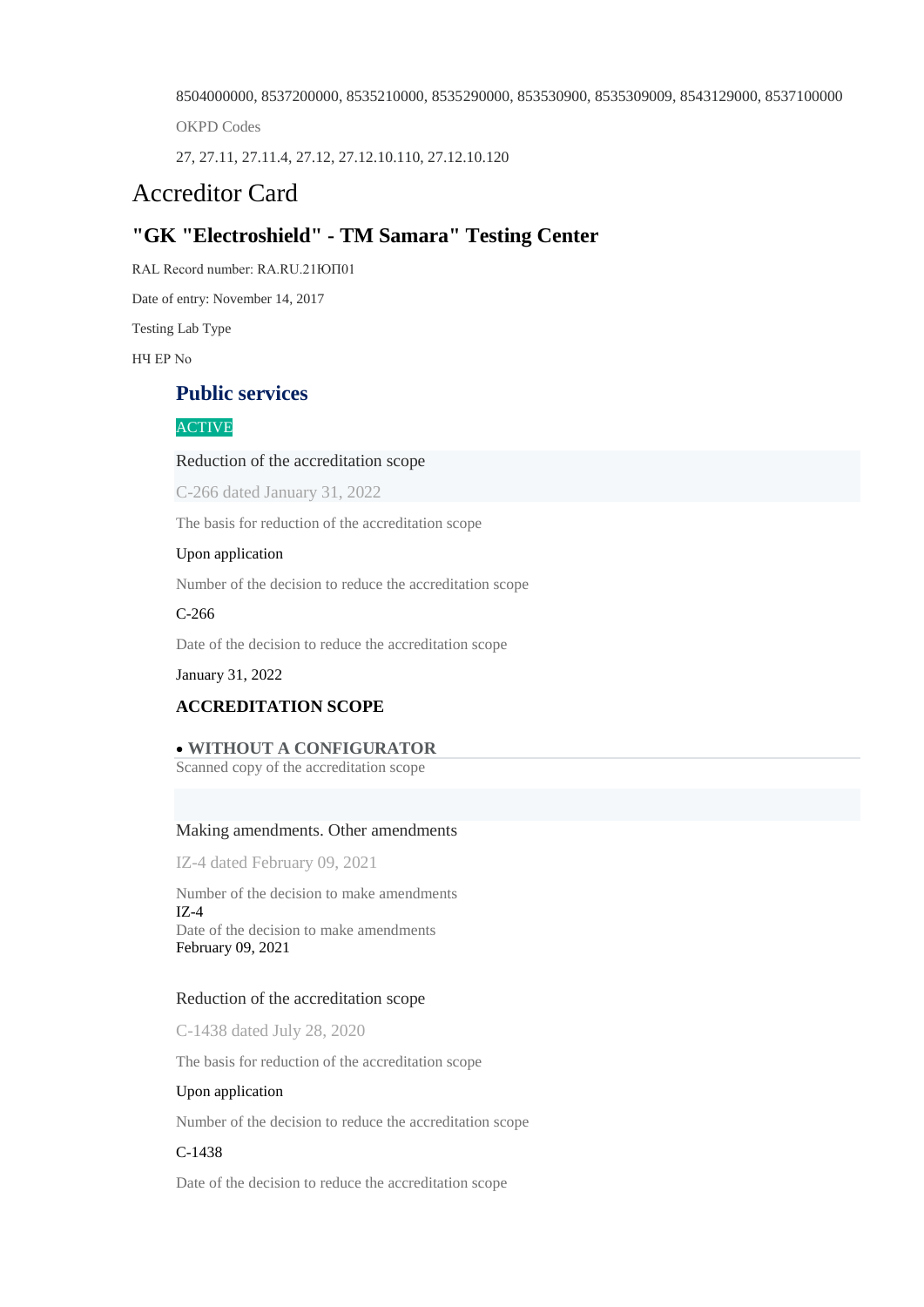July 28, 2020

## **ACCREDITATION SCOPE**

#### **WITHOUT A [CONFIGURATOR](https://pub.fsa.gov.ru/)**

Scanned copy of the accreditation scope

#### Making amendments. Changing the place of activity

PK3-98 dated April 28, 2020

Number of the decision to make amendments

#### PK3-98

Date of the decision to make amendments

#### April 28, 2020

Address(es) of the old place(s) of activity in the RAL where activity is terminated

#### 443000, Samara, Samara region, RUSSIA, Krasnoglinsky district, Moscow highway, 20, BUILDING 75A

Address of a new place of activity

#### 443048, Samara, Samara region, RUSSIA, Krasnaya Glinka, the Building of the Plant Management of "Electroshield"

Full name of the accreditation expert

[Galina Evgenievna Larionova](https://pub.fsa.gov.ru/rea/view/817)

Registration number of the entry in the register of accreditation experts

00837

Expert organization

#### ["LABORATORY PRACTIKA" LLC](https://pub.fsa.gov.ru/reo/view/27)

### Competence confirmation

PK3-98 dated April 28, 2020

The basis for passing the confirming competence procedure

Clause 2 part 1 Article 24 412-FZ - the competence shall be confirmed at least once every two years, starting from the date of passing the previous confirming competence procedure

Number of the decision on passing the competence confirmation procedure

#### PK3-98

Date of the decision to pass the competence confirmation procedure

#### April 28, 2020

The result of the competence confirmation

Clause 3 part 19 Article 24 of Federal Law No. 412-FZ concerning sending a list of Accreditor noncompliances with the accreditation criteria with an indication of the deadline for their elimination to the Accreditor if the fact of elimination of the identified Accreditor non-compliances with the accreditation criteria can be established during the implementation of federal state control over the activities of Accreditors in the form of documentary verification

Full name of the accreditation expert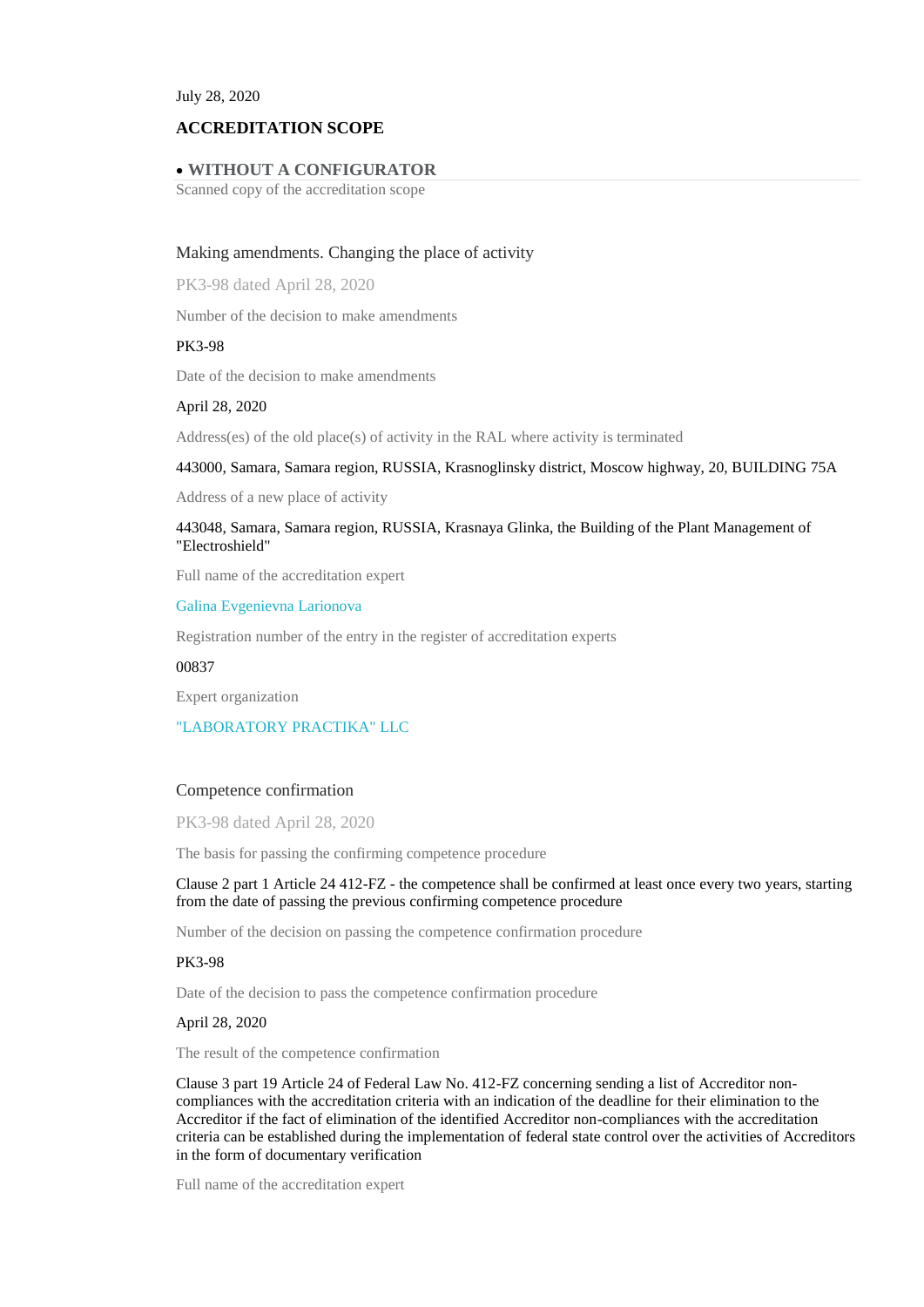#### [Galina Evgenievna Larionova](https://pub.fsa.gov.ru/rea/view/817)

Registration number of the entry in the register of accreditation experts

#### 00837

Expert organization

#### ["LABORATORY PRACTIKA" LLC](https://pub.fsa.gov.ru/reo/view/27)

## **ACCREDITATION SCOPE**

#### **WITHOUT A [CONFIGURATOR](https://pub.fsa.gov.ru/)**

Scanned copy of the accreditation scope

#### 17155-ГУ ОА.pdf

Number of the decision to make amendments IZ-10 Date of the decision to make amendments April 16, 2020

#### Making amendments. Other amendments

IZ-10 dated April 16, 2020

### Competence confirmation

PK2-214 dated March 26, 2019

The basis for passing the confirming competence procedure

#### Clause 1 part 1 Article 24 412-FZ - competence confirmation during the first year from the date of accreditation

Number of the decision on passing the competence confirmation procedure

### PK2-214

Date of the decision to pass the competence confirmation procedure

#### March 26, 2019

The result of the competence confirmation

Clause 2 part 19 Article 24 of the Federal Law No. 412-FZ on the suspension of accreditation in respect of the entire accreditation scope or a certain part of the accreditation scope and sending a list of non-compliance with the accreditation criteria with an indication of the period for their elimination to the Accreditor if the fact of elimination of the identified Accreditor non-compliance with the accreditation criteria can only be established when exercising federal state control over the activities of Accreditors in the form of an on-site inspection

Full name of the accreditation expert

#### [Yulia Vladimirovna Druzhinina](https://pub.fsa.gov.ru/rea/view/423)

Registration number of the entry in the register of accreditation experts

#### 00276

Expert organization

#### ["Expert Center" LLC](https://pub.fsa.gov.ru/reo/view/1832)

Technical expert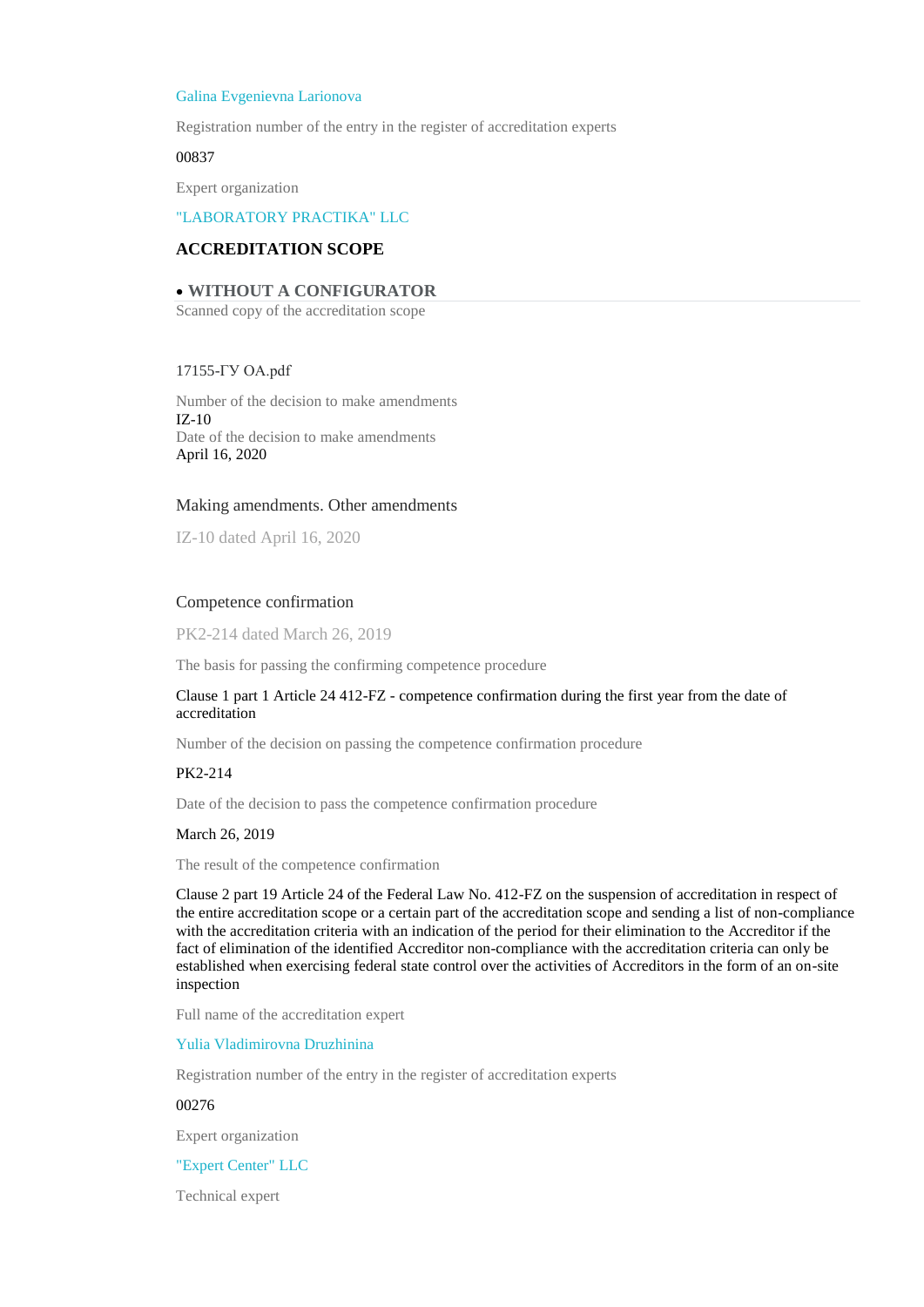#### [Alexey Dmitrievich Pendyurin](https://pub.fsa.gov.ru/rte/2199)

## **ACCREDITATION SCOPE**

#### **WITHOUT A [CONFIGURATOR](https://pub.fsa.gov.ru/)**

Scanned copy of the accreditation scope

УОА № 15373-ГУ.pdf

#### Expanding the accreditation scope

PK2-214 dated March 26, 2019

Number of the decision to expand the accreditation scope

#### PK2-214

Date of the decision to expand the accreditation scope

#### March 26, 2019

Full name of the accreditation expert

[Yulia Vladimirovna Druzhinina](https://pub.fsa.gov.ru/rea/view/423)

Registration number of the entry in the register of accreditation experts

#### 00276

Expert organization

["Expert Center" LLC](https://pub.fsa.gov.ru/reo/view/1832)

Technical expert

[Alexey Dmitrievich Pendyurin](https://pub.fsa.gov.ru/rte/2199)

## **ACCREDITATION SCOPE**

#### **WITHOUT A [CONFIGURATOR](https://pub.fsa.gov.ru/)**

Scanned copy of the accreditation scope

РОА № 15373-ГУ.pdf

Description of the accreditation scope

Testing of KRU (KSO) switchgears, packaged transformer substations, AC load-breakers for voltage from 3 to 10 kV, AC circuit breakers for voltage from 3 to 750 kV, AC disconnecting switches and earthing devices for voltage over 1 kV, LV circuit breakers for household and industrial use, current transformers, voltage transformers, LV power complete devices in terms of electrical safety, the environment climatic aspects influence.

OKPD 2 Codes

27.11.4, 27.11.42, 27.11.43, 27.12.10.110, 27.12.10.120, 27.12.10.190, 27.12.31

Tariff numbers

8504210000,8504220000, 8504310000,8504312100, 8535210000, 8535290000, 853530900, 8535309009, 8536200000, 8537100000, 8537200000, 8543129000

#### Partial suspension of accreditation

PK2-214 dated March 26, 2019

Number of the decision on suspension of accreditation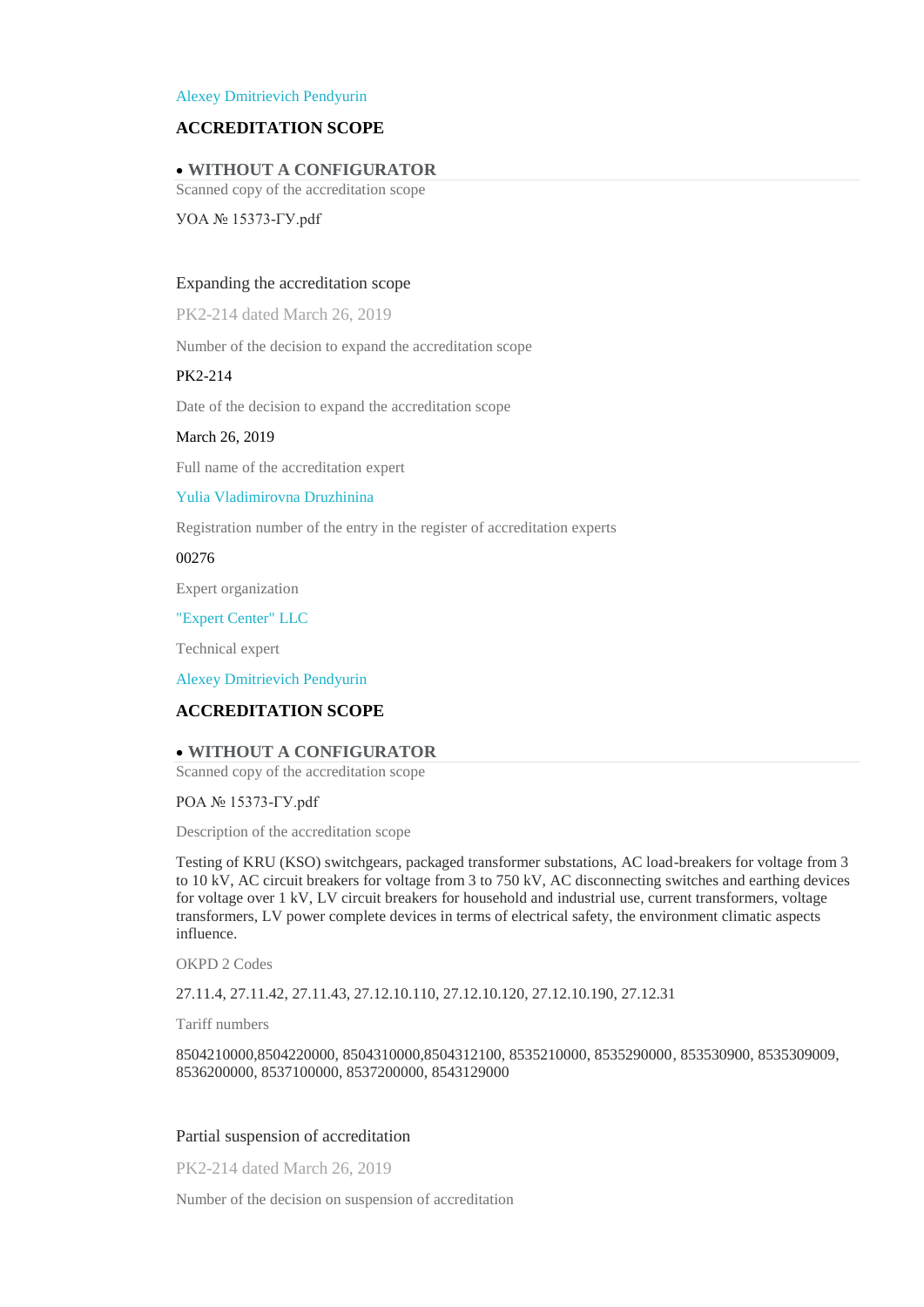#### PK2-214

Date of the decision on suspension of accreditation

#### March 26, 2019

Grounds for suspension

The Accreditor non-compliance with the accreditation criteria inspected due to the procedure for confirming the Accreditor competence

## **ACCREDITATION SCOPE**

#### **WITHOUT A [CONFIGURATOR](https://pub.fsa.gov.ru/)**

Description of the accreditation scope

Determination of the IP degree of protection for compliance with the IPX5 and IPX6 codes in accordance with the requirements of GOST 14254-2015 Clauses 14.2.5, 14.2.6.

# Accreditor Card

## **"GK "Electroshield" - TM Samara" Testing Center**

RAL Record number: RA.RU.21ЮП01

Date of entry: November 14, 2017

Testing Lab Type

НЧ ЕР No

## **Control**

#### **ACTIVE**

#### State Control

PFO/108-P-VD dated June 29, 2020

### **DETAILS ABOUT THE VERIFICATION OF THE [VERIFICATION](https://pub.fsa.gov.ru/) ACTIVITY** Type of verification

## Documentary

Number of the decision of conducting verification

#### PFO/108-P-VD

Date of the decision of conducting verification

June 29, 2020

Number of the report drawn up based on the results of the verification

#### PFO/123-ADP

Date of the report drawn up based on the results of the verification

#### July 30, 2020

- **[INSTRUCTIONS](https://pub.fsa.gov.ru/) TO RECTIFY DISCOVERED VIOLATIONS** no data
- **REPORTS ON [ADMINISTRATIVE](https://pub.fsa.gov.ru/) VIOLATIONS** no data
- **RULING ORDERING [ADMINISTRATIVE](https://pub.fsa.gov.ru/) PUNISHMENT** no data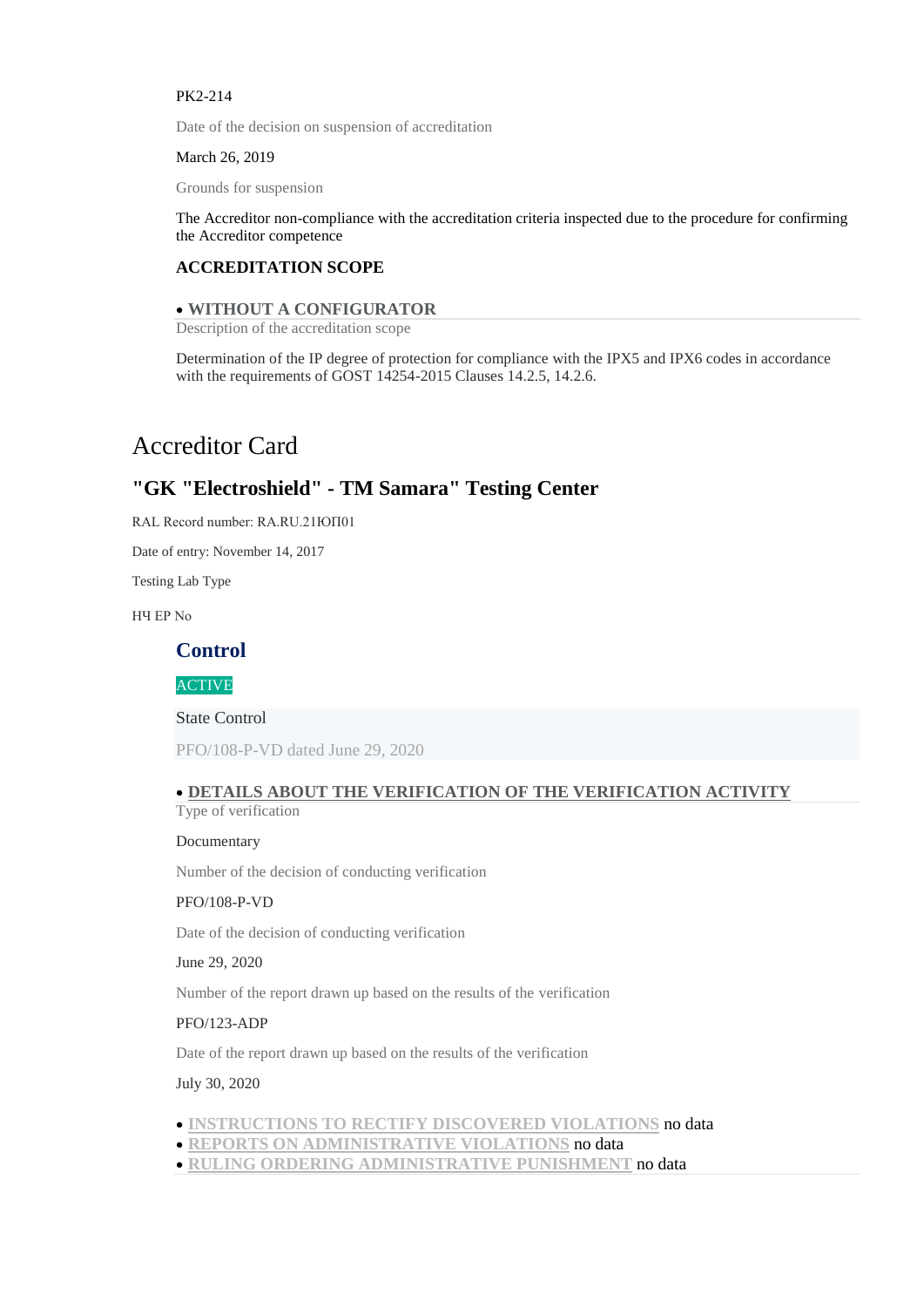### Renewal of accreditation

PFO/IZ-62 dated August 23, 2019

Number of the decision on the renewal of accreditation PFO/IZ-62 Date of the decision to renew the accreditation August 23, 2019

#### Reduction of the accreditation scope

PFO/S-6 dated August 23, 2019

The basis for reduction of the accreditation scope

#### Repeated non-elimination of inconsistencies as a result of suspension in terms of the accreditation scope

Number of the decision to reduce the accreditation scope

#### PFO/S-6

Date of the decision to reduce the accreditation scope

August 23, 2019

## **ACCREDITATION SCOPE**

#### **WITHOUT A [CONFIGURATOR](https://pub.fsa.gov.ru/)**

Scanned copy of the accreditation scope

#### Приложение к ПФО\_С-6.pdf

Description of the accreditation scope

Determination of the IP degree of protection for compliance with the IPX5 and IPX6 codes in accordance with the requirements of GOST 14254-2015 Clauses 14.2.5, 14.2.6.

### State Control

PFO/71-P-VD dated July 25, 2019

#### **DETAILS ABOUT THE VERIFICATION OF THE [VERIFICATION](https://pub.fsa.gov.ru/) ACTIVITY**

### Type of verification

#### Documentary

Number of the decision of conducting verification

#### PFO/71-P-VD

Date of the decision of conducting verification

#### July 25, 2019

Number of the report drawn up based on the results of the verification

#### PFO/78-ADP

Date of the report drawn up based on the results of the verification

#### August 22, 2019

- **[INSTRUCTIONS](https://pub.fsa.gov.ru/) TO RECTIFY DISCOVERED VIOLATIONS** no records
- **REPORTS ON [ADMINISTRATIVE](https://pub.fsa.gov.ru/) VIOLATIONS** no records
- **RULING ORDERING [ADMINISTRATIVE](https://pub.fsa.gov.ru/) PUNISHMENT** no records